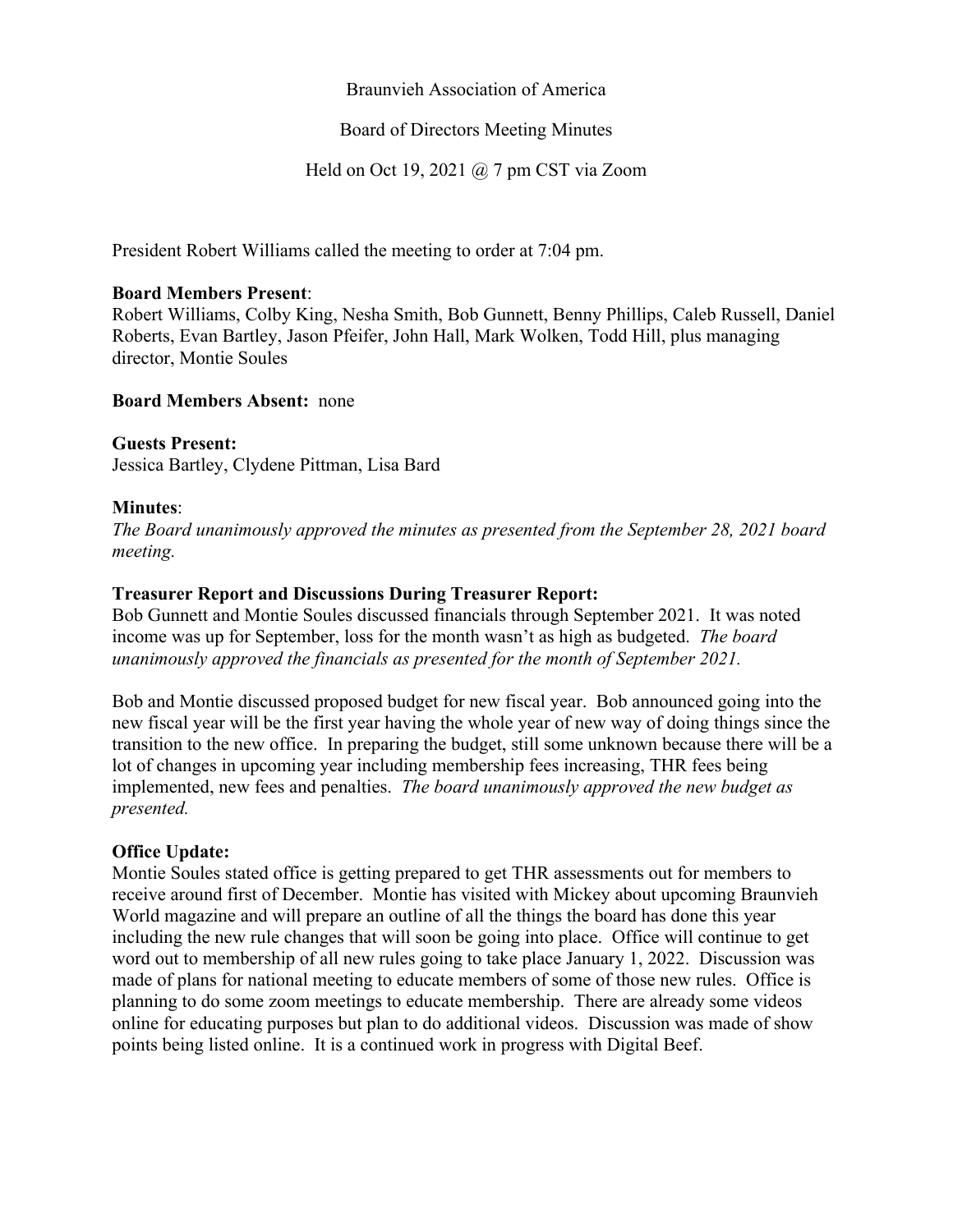# **Braunvieh World Publication Update:**

Lisa Bard with Blueprint Media said Micky has been working diligently on getting everything relaunched for the Braunvieh World. Discussion was made of getting sales rep, Darren Richmond, contact information posted so that Braunvieh World ads can be placed. Lisa stated already have multiple pieces of editorial in the works including upcoming rule changes and an article in regards to IGS. Plan is to print Braunvieh World beginning of December.

## **Social Media Update:**

Clydene Pittman announced Facebook and Instagram have increased in numbers of people following and also post interaction has increased as well. Currently have 7,558 followers, which is up 2,100 people from last month. Post interaction is up 2,145, that's an increase of almost 1,300. Number of people reached on Instagram has almost doubled since last month. Clydene stated have had two sales that have been advertised, so that's additional income of \$150.

It was brought up of possibly having a Braunvieh app. After prices were discussed, decided should put this on wishlist. For now, we will continue to use other avenues of communication.

# **Promotions Committee Report:**

Colby King stated American Rancher aired new show 10/18/21 – costs for that show were lower than previous shows. Also having \$4,000 in advertisement income for American Rancher helped lower total cost to BAA. It's in the works to discuss future contract with Superior. Colby has talked to Micky in regards to Braunvieh World; seems there will be plenty of content within.

# **Performance Committee Report:**

Evan Bartley gave update on bull test and sale. Test began October 1. Data is currently being collected but first report has been delayed due to a technical difficulty.

## **International Committee Report:**

Daniel Roberts – nothing new to report.

## **Exhibition Committee Report:**

Mark Wolken announced upcoming sales including Brinks, McBees, and Herdbuilder. Mark announced NAILE show in KY will be November 18. Eddie Zeigenbein joined call to give update of NAILE entries and also shared information on the auction to benefit the juniors at NAILE. Eddie commended NAILE for working with him on helping to reduce fees for show and providing some banners. Eddie reminded board, NAILE has BAA on a two year probation period. For the first two years back at NAILE, juniors will only receive premiums we raise but after two years, NAILE will match us what we put towards premiums. Mark stated had 55 entries at American Royal – lower than normal due to Royal being held a week earlier. Mark has been working with Holly at Cattle in Demand for our national sale to be held January 16, 2022 in Fort Worth.

Robert announced at next years NCBA in February, going to do something a little differently. IGS will have a large area like an IGS mainstream; there will be several breeds that will have their booths in that area. BAA will be a part of the IGS umbrella at NCBA in the high traffic area.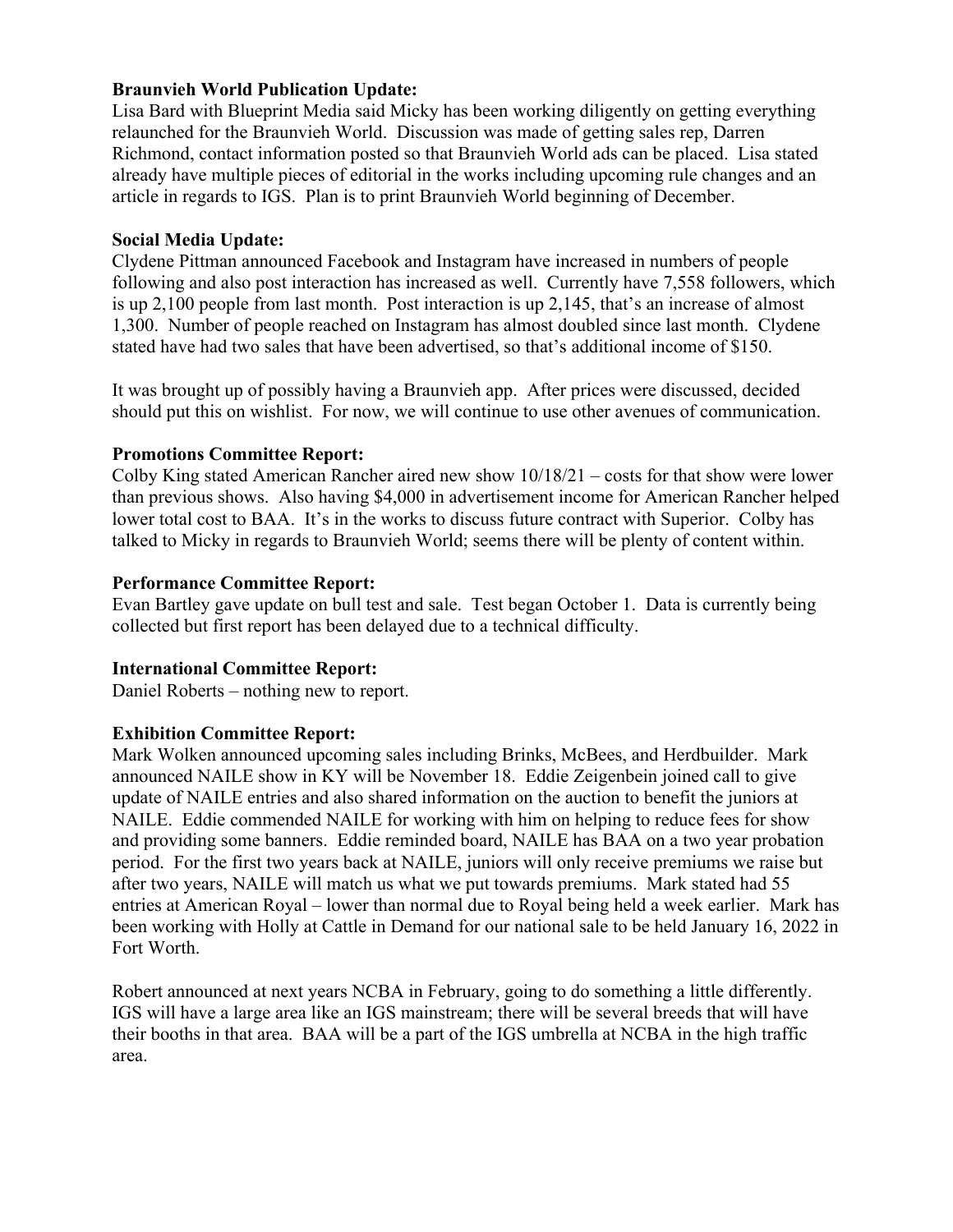## **Genomics Committee Report:**

John Hall stated nothing new to report.

#### **Breeders Guidelines Committee Report:**

Caleb Russell stated nothing to report.

#### **Registrations and Transfers Committee Report:**

Benny Phillips announced he had some requests for the committee to revisit July board decision regarding the switch to AGM and timing of implementation to be a Purebred animal. Benny had visited with each committee member and all believe should not reverse any decisions made from July meeting; however, a year or two into the changes, if it's to where the 86% can be achieved earlier, then maybe at that time can revisit. It is crucial we continue to educate the members why changes were necessary and what those changes consist of so that all members can plan accordingly.

Board then reviewed proposed rule changes from committee for sections 5, 6, 7, and 8. Committee has been working to clean up/update all rules.

#### Section 5 Revision

Benny on behalf of the Registrations and Transfers Committee with assistance of Montie gave overview of proposed revisions to section 5 – Transfers of Registrations in BAA Rules and Regulations. *The Board unanimously approved the recommendation from the Registrations and Transfers Committee presented by Benny Phillips, Chair to revise Section 5 of Rules and Regulations – Transfers of Registrations. Section 5 was approved by board from working draft that was presented. Working draft contained old rules and proposed new rules – section will be cleaned up, removing notes and old rules that are deleted, adding new rules that have been discussed and approved. See attached final copy of approved rule change to section 5– Transfers of Registrations.*

#### Section 6 Revision

Benny on behalf of the Registrations and Transfers Committee with assistance of Montie gave overview of proposed revisions to section 6 – Artificial Insemination (AI) in BAA Rules and Regulations. *The Board unanimously approved to table Section 6 revision.* Committee will revise and resubmit at a later date.

#### Section 7 Revision

Benny on behalf of the Registrations and Transfers Committee with assistance of Montie gave overview of proposed revisions to section 7 – Embryo Transfer (ET) in BAA Rules and Regulations. *The Board unanimously approved to table Section 7 revision due to some of the same issues as Section 6 that were tabled.* Committee will revise and resubmit at a later date.

## Section 8 Revision

Benny on behalf of the Registrations and Transfers Committee with assistance of Montie gave overview of proposed revisions to section 8 – DNA Parent Verification in BAA Rules and Regulations. *The Board unanimously approved the recommendation from the Registrations and Transfers Committee presented by Benny Phillips, Chair to revise Section 8 of Rules and Regulations – DNA Parent Verification. Section 8 was approved by board from working draft that was presented. Working draft contained old rules and proposed new rules – section will be cleaned up, removing notes and old rules that are deleted, adding new rules that have been*